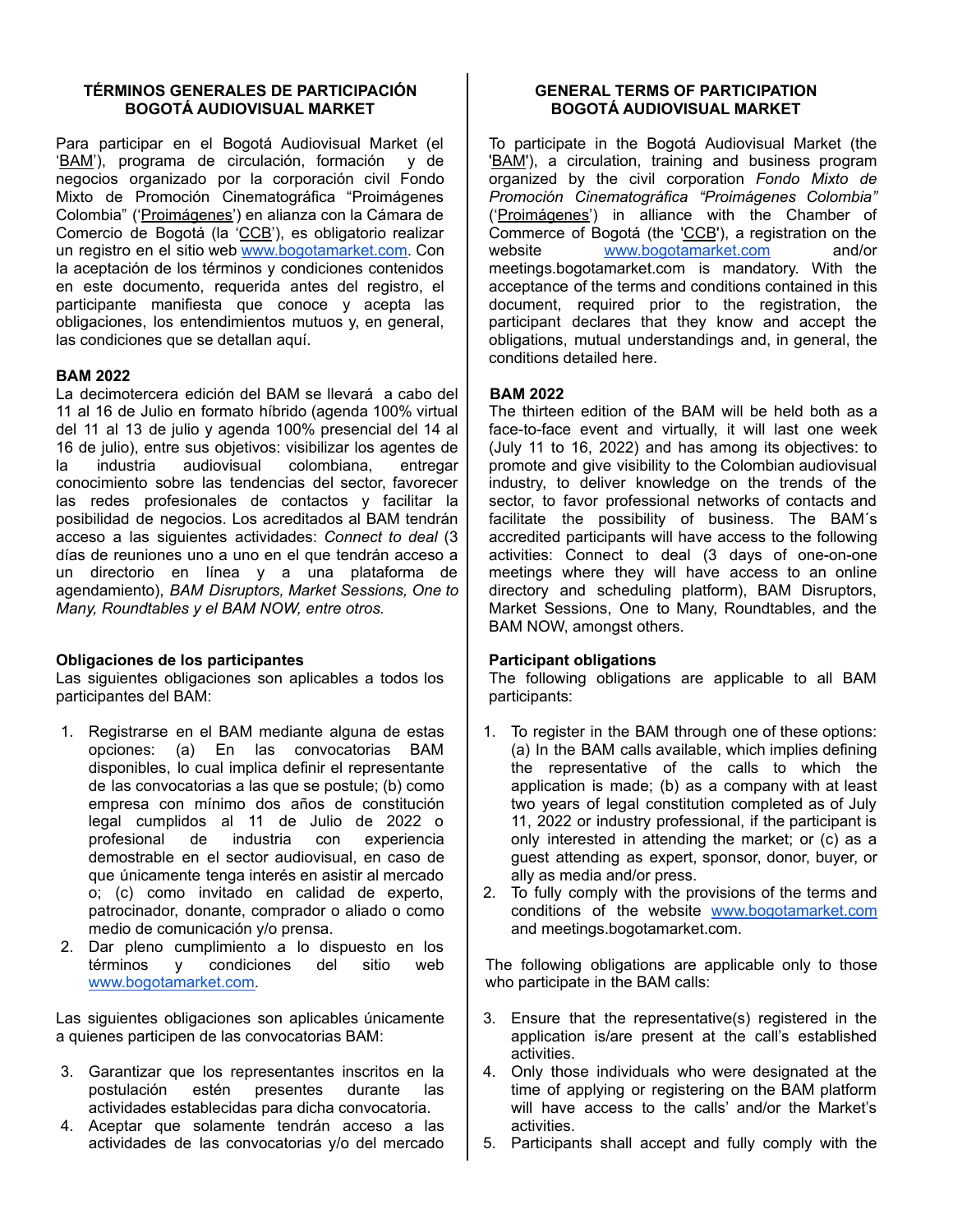las personas que se designaron al momento de la postulación o la inscripción en la plataforma BAM.

- 5. Aceptar y dar pleno cumplimiento a las bases de la convocatoria BAM, así como cualquier aclaración o modificación de estas. Cada convocatoria BAM tiene unos requerimientos específicos adicionales a este documento de términos y condiciones, publicados en el sitio web www.bogotamarket.com.
- 6. Acatar las decisiones de los comités evaluadores o de cualquier otro órgano que tome decisiones sobre los seleccionados por convocatoria o sobre los premios otorgados.
- 7. En el caso de quedar seleccionado como participante de la convocatoria a la que se postuló, la asistencia al BAM es de carácter obligatorio. La inasistencia al evento por parte del participante implicará restricciones de participación futura.
- 8. Dar cumplimiento a las normas de derechos de autor y derechos conexos en relación con todas las obras protegidas que forman parte de las propuestas presentadas. En caso de ser seleccionado y no ser el titular de los derechos de autor y/o conexos sobre los guiones y, en general, sobre obras involucradas en la propuesta presentada a la convocatoria BAM, tramitar ante el titular las respectivas licencias requeridas para su uso.

Condicionado al cumplimiento de estos términos y condiciones, en relación con las convocatorias BAM, Proimágenes procurará llevar a cabo todas las gestiones necesarias para inscribir los representantes de los seleccionados por convocatoria; dar acceso a los participantes a las reuniones y actividades establecidas; publicar la lista de aceptados en las fechas estipuladas en cada convocatoria; y coordinar y programar la agenda de reuniones durante el BAM de los seleccionados en las convocatorias en las fechas estipuladas.

### **Entendimientos mutuos**

Además de las obligaciones anteriores, los participantes del BAM declaran que entienden y aceptan lo siguiente:

- 1. El participante cuya presencia en el BAM implique la presentación de charlas, paneles, talleres, mesas redondas, conferencias y/o cualquier otro material protegido por el derecho de autor y los derechos conexos, realizará tales presentaciones únicamente con la suscripción previa de una autorización cuyos términos serán precisados por Proimágenes en un documento independiente a este.
- 2. El participante autoriza que la información suministrada en la plataforma del BAM pueda editarse por los correctores de estilo con fines exclusivamente de divulgación e impresión.
- 3. El participante de convocatorias entiende que, en caso de resultar beneficiario de alguno de los premios otorgados, solo se aceptará el cargo de productor para asistir a los encuentros

rules of the BAM call, as well as any clarifications or modifications to these. Each BAM call has specific requirements in addition to this document of terms and conditions, published in the web site www.bogotamarket.com.

- 6. For those who participate in the BAM calls, participants agree to comply with the decisions of the evaluation committees or of any other body that makes decisions regarding those selected as part of the open calls, or for the awards granted.
- 7. If an applicant is selected to participate in the call, their attendance at BAM is mandatory. The participant's failure to attend the event will impede their future participation.
- 8. Participants agree to comply with the rules for protecting copyrights and related rights for every protected work within the submitted proposals. In the event a participant is selected who is not the owner of the copyright and/or related rights for the scripts or works that are part of the proposal submitted to the general BAM call, the participant must arrange to attain the respective licenses from the owner in order for them to be used.

Conditioned to the fulfillment of these terms and conditions, regarding BAM calls, Proimágenes will procure to carry out all the necessary steps to register the representatives of those selected via open call; give participants access to established meetings and activities; publish the list of acceptance on the dates stipulated in each call; and coordinate and schedule the meeting agenda during the BAM of those selected in the calls on the stipulated dates.

## **Mutual understandings**

In addition to the above obligations, BAM participants declare understanding and acceptance of the following:

- 1. The participant whose presence at the BAM involves the presentation of talks, panels, workshops, round tables, conferences and/or any other material protected by copyright and related rights, will make such presentations only with the prior subscription of an authorization whose terms will be specified by Proimágenes in a document separate from this one.
- 2. The participant authorizes so that the information provided on the BAM platform can be edited by the proof-readers for the sole purpose of disclosure and printing.
- 3. Participants in calls understand that in the event they are awarded any of the prizes, the producer will be the only position accepted to attend international meetings.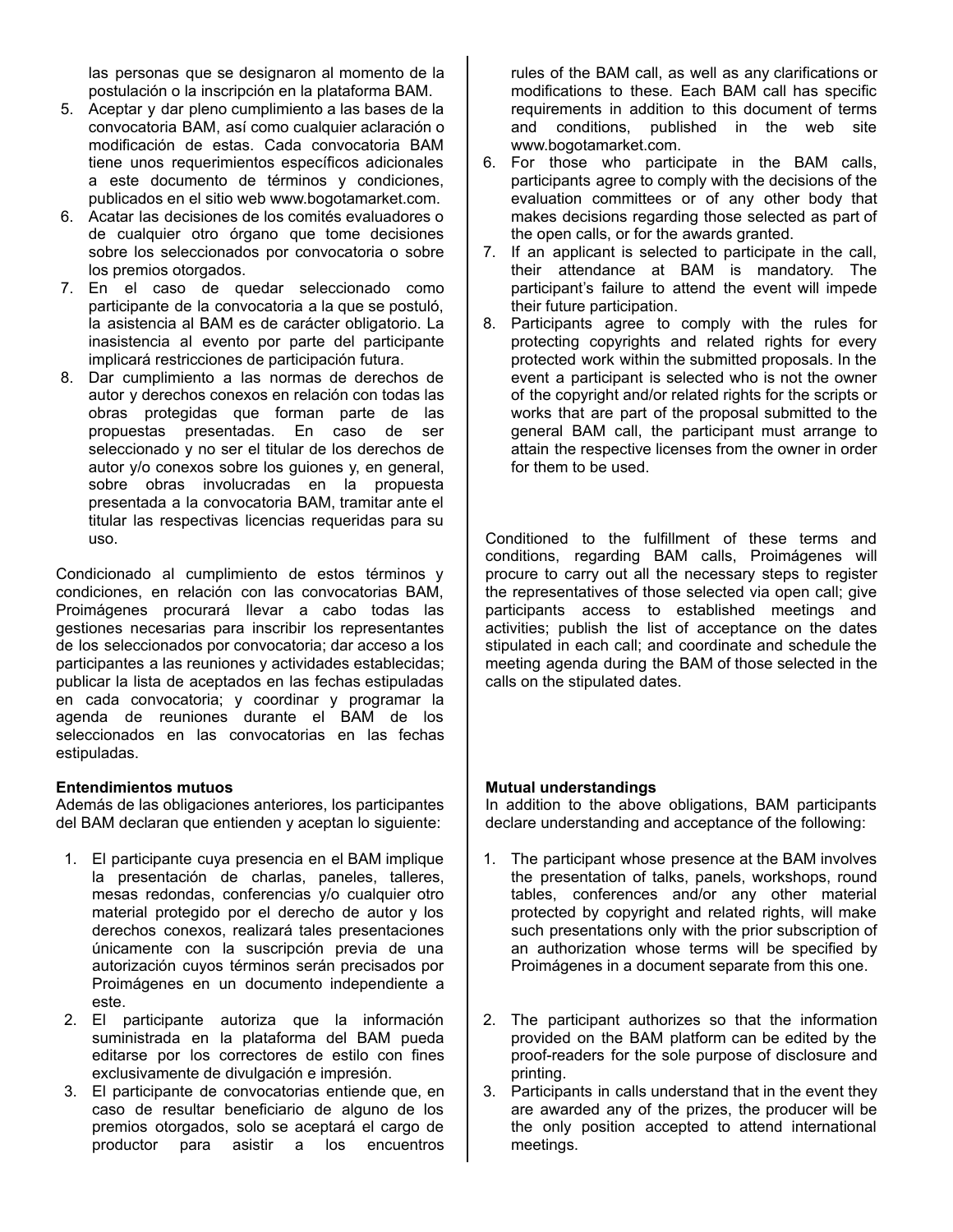internacionales.

- 4. Con el objeto de hacer seguimiento de los resultados del BAM, es obligatorio que los participantes diligencien la encuesta enviada por los organizadores con el fin de evaluar su participación durante el mercado.
- 5. Se presume que toda la documentación y, en general, la información que el participante presente para el BAM es veraz. El participante acepta y autoriza a Proimágenes para verificar la información allegada si lo estima necesario. Del mismo modo, se obliga a presentar cualquier información que le sea requerida para efectos de llevar a cabo verificaciones sobre su acreditación o sobre el proyecto presentado, y acepta que su participación podrá suspenderse hasta tanto<br>cualquier situación de duda se aclare cualquier situación de duda se aclare suficientemente.
- 6. En circunstancias imprevisibles, fortuitas y/o de fuerza mayor, ajenas a la voluntad de Proimágenes, que impliquen cancelar el BAM o realizarlo en fechas diferentes a las inicialmente planteadas, no se generarán compensaciones, retribuciones o indemnizaciones a favor del participante.
- 7. El participante es el único responsable por mantener la confidencialidad de la información que use para ingresar a su perfil, por el uso de su cuenta, y por preservar la confidencialidad de su contraseña.
- 8. Proimágenes proporciona una traducción de la versión en español del sitio web. El usuario acepta que la traducción se ofrece únicamente como ayuda y que las versiones en español del contenido del sitio web regirán su relación con Proimágenes. En caso de que existan contradicciones entre la versión en español y la versión en inglés del sitio web, prevalecerá la versión en español.
- 9. Proimágenes se reserva el derecho de rechazar registros, de cerrar perfiles o remover o editar contenido, y/o retirar el acceso al sitio web, a su sola discreción, en cualquier momento y sin necesidad de preaviso, a los participantes que incumplan estos términos y condiciones, las reglas de cada convocatoria del BAM o las disposiciones legales aplicables a la situación.
- 10. Para las personas, jurídicas y/o naturales, que se acrediten después del 26 de junio del 2022, no se les podrá garantizar que sean parte del directorio de industria 2022.

## **Restricciones de participación**

No podrán participar en el BAM:

1. Las personas naturales o las personas jurídicas que habiendo sido beneficiarias en alguna modalidad de estímulos del Fondo para el Desarrollo Cinematográfico (FDC) o de los incentivos previstos en la Ley 1556 de 2012 se encuentren en una situación de incumplimiento

- 4. For the BAM results to be monitored, participants must fill out the survey sent by BAM organizers for their participation to be evaluated during the Market.
- 5. All documentation and general information that the participant submits to the BAM is assumed to be accurate. The participant accepts and authorizes Proimágenes to verify the information it is provided, if deemed necessary. Similarly, the participant must submit any information that is needed to run verifications for its badges or for the submitted project and accepts that its participation may be suspended until any ambiguities are sufficiently clarified.
- 6. In unforeseeable, fortuitous and/or *force majeure* circumstances, beyond the control of Proimágenes, which imply canceling the BAM or carrying it out on dates different from those initially planned, no compensation, remuneration or indemnity will be generated in favor of the participant.
- 7. The participant is solely responsible for maintaining the confidentiality of the information used to enter their profile, for the use of his account, and for preserving the confidentiality of his password.
- 8. Proimágenes provides a translation of the Spanish version of the website. The user agrees that the translation is provided only as help, and Spanish versions of the content of the website will govern the relationship with Proimágenes. If there are contradictions between the version in Spanish and English version of the website, the Spanish version shall prevail.
- 9. Proimágenes reserves the right to reject registrations, to close profiles, to remove or edit content, and/or to withdraw access to the website, at its sole discretion, at any time and without notice, to participants who fail to comply with these terms and conditions, the rules of each BAM call or the legal provisions applicable to the situation.
- 10. For legal and/or natural persons, who are accredited after June 26, 2022, they cannot be guaranteed to be part of the 2022 industry directory.

## **Participation restrictions**

The following individuals or legal entities may not participate in the BAM:

1. Individuals or legal entities that, as former recipients of grants from the Film Development Fund (FDC) or of the incentives provided by the Law 1556 of 2012, are currently in a situation of contractual breach, or in the absence of the act of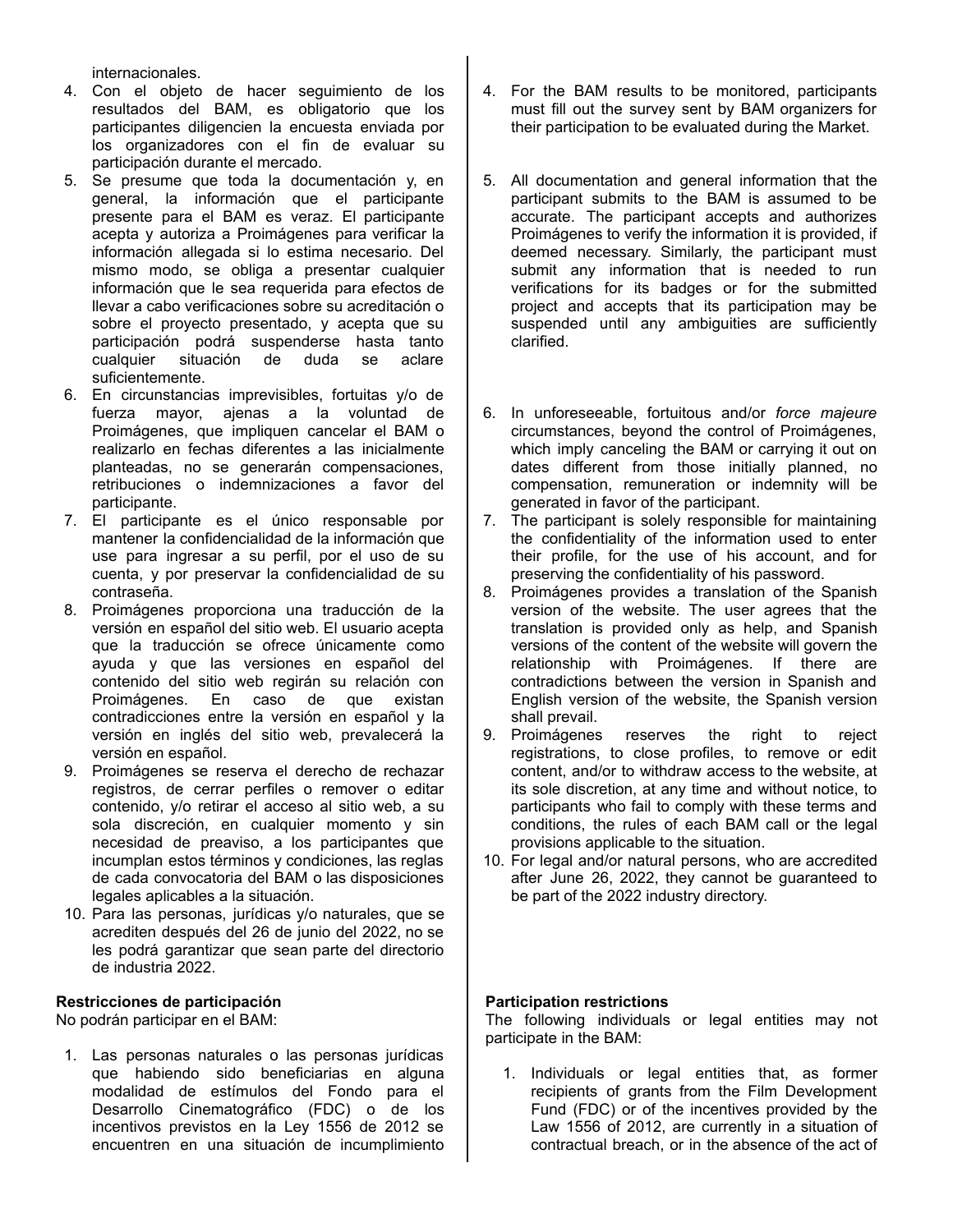contractual, o con ausencia de acta de cruce de cuentas debido a la falta de cumplimiento en los requisitos pactados.

- 2. Las personas naturales que sean o hayan sido productores, coproductores, directores, inversionistas, donantes, representantes legales o miembros de los órganos societarios de personas jurídicas que se encuentren en la situación prevista por el numeral 1 anterior.
- 3. Las personas naturales o las personas jurídicas que se hayan seleccionado en alguna convocatoria del mercado el año anterior y que hayan incumplido su asistencia al BAM.
- 4. Las personas naturales que hayan realizado o intentado realizar conductas fraudulentas, ilegales o que atenten contra los intereses de Proimágenes o sus organizadores, o contra el BAM.

Proimágenes evaluará individualmente las postulaciones al BAM y se reserva el derecho de no permitir la participación en el evento, de acuerdo con las particularidades de cada caso, estos términos y condiciones, y cualquier otro elemento complementario.

### **Acreditaciones pagas**

En el BAM 2022 se dispondrá de dos tipos de acreditaciones pagas: Acreditación Agenda Virtual y Acreditación full access ( agenda virtual y presencial).

En el caso de acceder al mercado mediante la compra de la acreditación, es necesario cancelar el valor correspondiente a través del sitio web [www.bogotamarket.com](http://www.bogotamarket.com) o de enlaces enviados únicamente a través de un correo oficial del BAM terminado en @bogotamarket.com. Proimágenes no se hace responsable por pagos fuera de los términos establecidos en cada una de las convocatorias, ni en sus inscripciones. Tan pronto Proimágenes registre el pago de las acreditaciones, se entiende el acuerdo expreso de parte del usuario para iniciar la prestación de los servicios del evento BAM. Dentro de estos servicios se encuentra la inclusión del usuario en el directorio del BAM, catálogo online de contenidos y talentos seleccionados por convocatoria, inclusión en el directorio del BAM y en el catálogo de industria –de acuerdo con la Política de Privacidad de Proimágenes cuyos términos deberán ser aceptados por el Usuario al momento de inscripción–.

### **Aviso de Privacidad**

Los datos personales suministrados mediante el sitio web [www.bogotamarket.com](http://www.bogotamarket.com) (en adelante el "sitio web") serán tratados por la corporación Fondo Mixto de Promoción Cinematográfica "Proimágenes Colombia" identificada con NIT 830.046.582-4 (en adelante "Proimágenes Colombia") y por la Cámara de Comercio de Bogotá, identificada con NIT 860.007.322-9 (en adelante, la "CCB") —en este último caso excluyendo datos sensibles—; ambas entidades en calidad de responsables del tratamiento de datos personales y de acuerdo con sus políticas de tratamiento de información respectivas, las cuales se closure due to the lack of compliance with the agreed requirements.

- 2. Individuals who are, or have been producers, co-producers, directors, investors, donors, legal representatives, or members of the corporate bodies of legal entities that are in the situation foreseen in the numeral 1 above.
- 3. Individuals or legal entities who were selected for one of the Market's calls from the previous year and who failed to attend the BAM.
- 4. Individuals who have carried out, or attempted to carry out conducts considered to be, fraudulent, illegal or to attempt against the interests of Proimágenes or its organizers, or against the BAM.

Proimágenes will individually assess the applications to the BAM and reserves the right to refrain from allowing participation in the event, according to the particularities of each case, these terms and conditions, and any other complementary element.

#### **Paid badges**

For the 2022 Bogotá Audiovisual Market - BAM, two types of paid accreditations will be available: Virtual Agenda Accreditation and Full Access Accreditation (virtual and on-site agenda)**.**

If a badge is purchased to attend the Market, the corresponding amount must be paid through the website [www.bogotamarket.com](http://www.bogotamarket.com) web page or through payment links sent only by the BAM's official email accounts which end at @bogotamarket.com. Proimágenes is not responsible for payments made outside the terms established for each of the calls or for the registration process. Once Proimágenes registers payment for the badges, the user is understood to have expressly given its consent to BAM to begin to render services for the BAM event. These services include entering the User in the BAM catalogue, making exclusive event badges and materials, and entering the user in the BAM directory and in the industry guide – all in accordance with Proimágenes' Privacy Policy, whose terms must be accepted by the User at the time of registration.

### **Privacy Notice**

The personal data provided through the website [www.bogotamarket.com](http://www.bogotamarket.com) or meetings.bogotamarket.com (hereinafter the "website") will be processed by the corporation Fondo Mixto de Promoción Cinematográfica "Proimágenes Colombia" identified with NIT 830.046.582-4 (hereinafter "Proimágenes Colombia"), and by the Bogotá Chamber of Commerce, identified with NIT 860.007.322-9 (hereinafter, the " $CCB$ ") —in the latter case excluding sensitive data—; both entities are responsible for the processing of personal data and in accordance with their respective information processing policies, which can be found, in the case of